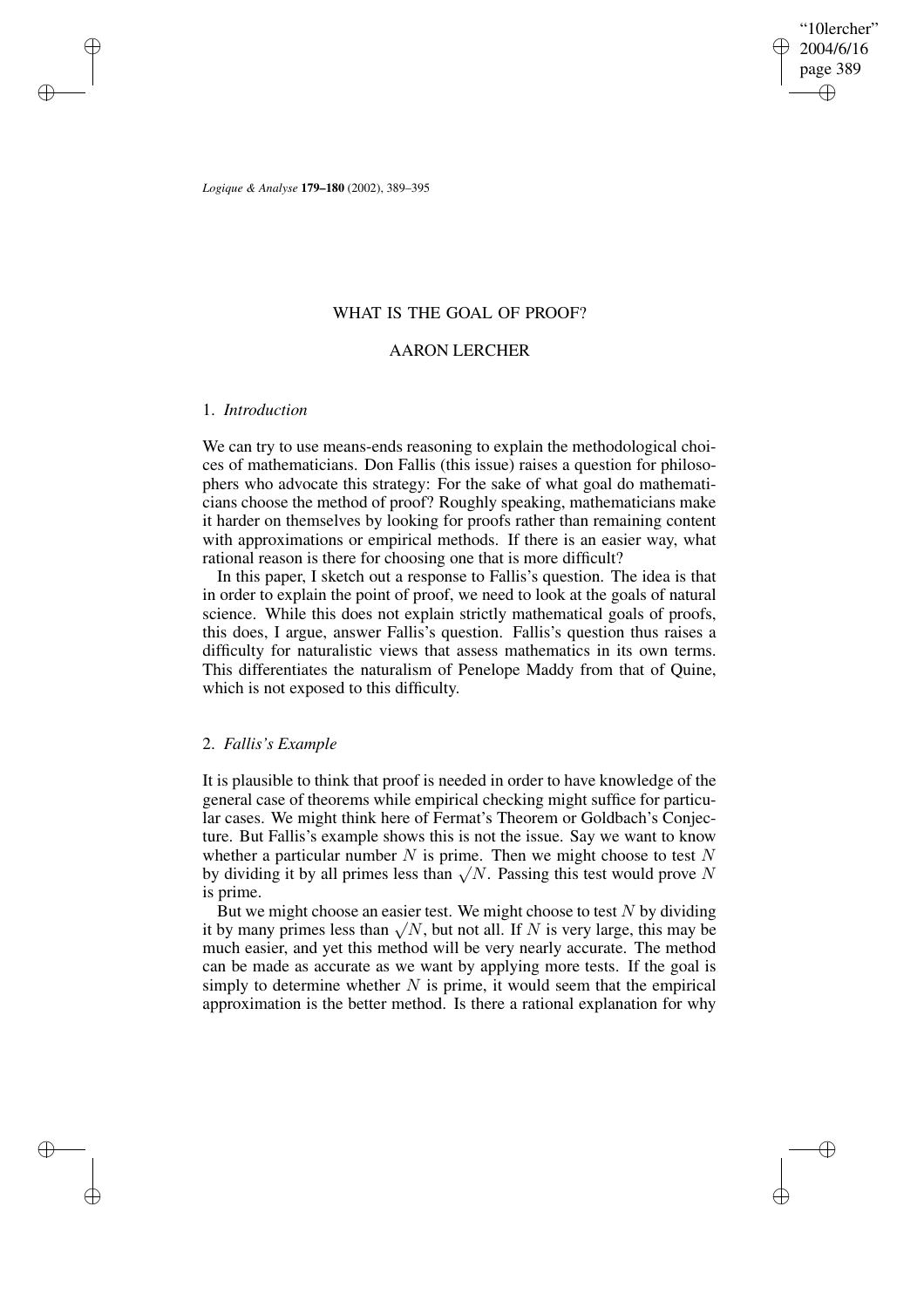"10lercher" 2004/6/16 page 390 ✐ ✐

✐

✐

#### 390 AARON LERCHER

mathematicians should choose the more difficult method? (Moreover, why seek proof for general statements, when we might choose instead to test these as hypotheses?)

It is plausible that proof is sought for its own sake. Proof is, on this plausible view, an end in itself. But that is just to say that we have no means-ends explanation for the methodological choice of proof. Fallis then claims that the strategy fails to explain this fundamental methodological choice.

Another idea, however, is that proof may serve the goals of natural science. Among the goals of natural science, for instance, is that of testing hypotheses about the natural world. A hypothesis under interrogation, however, generally cannot be tested alone. Such tests generally require auxiliary hypotheses. If we have a fund of these, this will be useful. Mathematical proof, on this view, serves the function of supplying a fund of auxiliary hypotheses in a controllable way, so this is not *ad hoc*. Among other goals of natural science are to measure things, or to make or find something to solve a problem. I shall use three examples to sketch out the idea that mathematical proof has the function of serving various goals of natural science.

# 3. *Two Simple Examples*

One goal of natural science is measurement. Say we want to measure the circumference of the earth, following Eratosthenes's method. We assume that light from very distant object reaches earth on parallel rays. Then we measure the angular difference between the position of the North Star in the sky in Buffalo and in Miami. Then we measure the distance on the earth's surface between the two cities. But in order to get our measurement of the earth, we need to assume a further fact of geometry: The angular difference in the sky between the position of the North Star viewed from the two cities is equal to the angular difference between the two cities on the surface of the earth.

How do we know this fact of geometry? We might choose to prove it from more fundamental facts, including an axiom about parallel lines. Or we might choose to measure circles in order to confirm the equality of the two angles empirically. In this case, the difference between the two methods of handling the relevant geometrical facts is that the empirical method seems somewhat backward, while proof seems more in keeping with the methods practiced in science generally. But in this case, I do not think that the empirical method is an error.

One point to note about this example is that we assume either way that we can use circles and lines to represent the earth's surface and light rays. The question is how to make use of this geometrical representation, whether empirically or by proof.

✐

✐

✐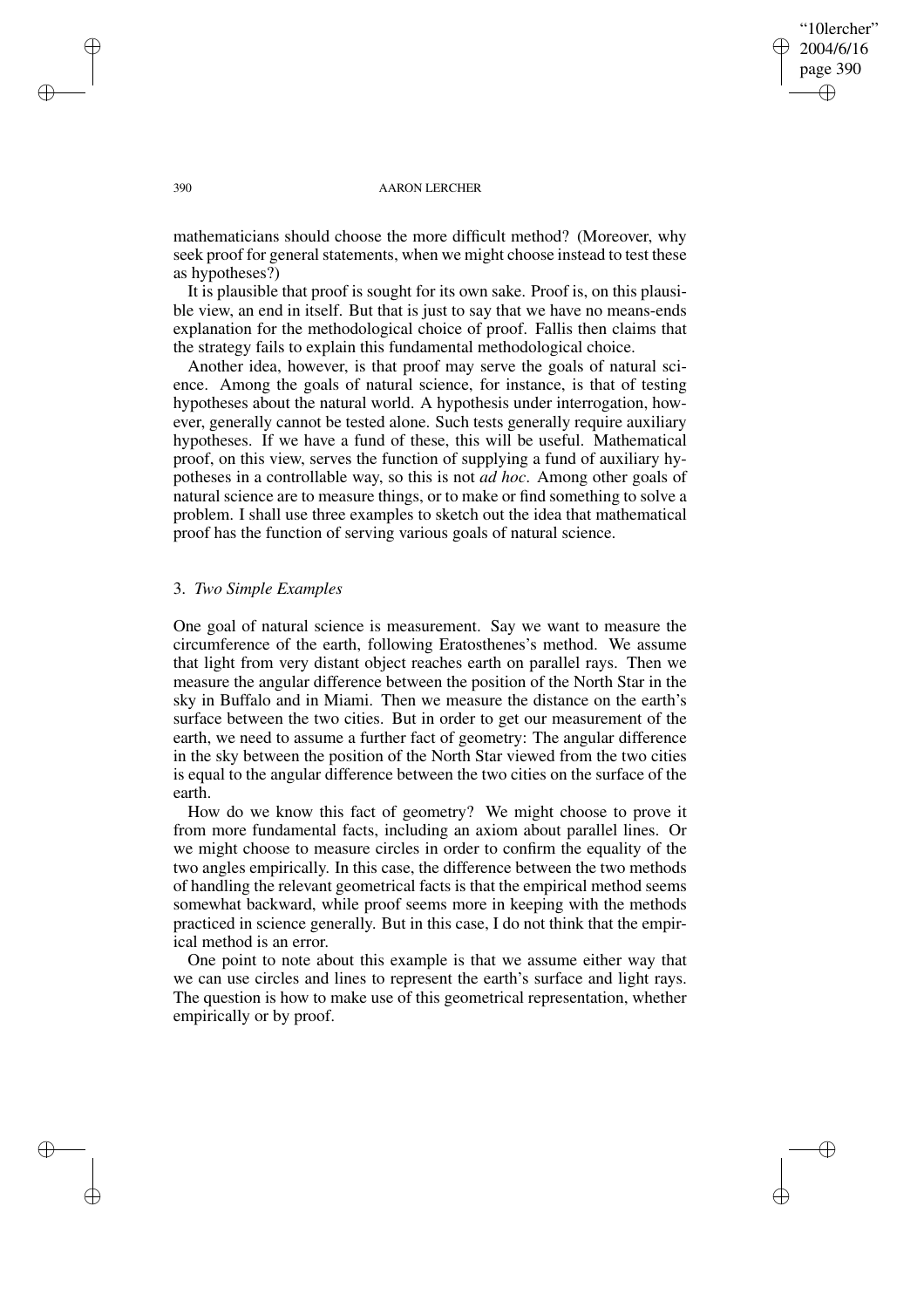#### WHAT IS THE GOAL OF PROOF? 391

✐

✐

✐

✐

Here's a slightly more complicated example. Another goal of natural science is confirmation of hypotheses. Say we want to confirm Galileo's hypothesis that acceleration due to gravity is at a constant rate of increase according to time, rather than distance. We derive the consequence that the distance traveled by a falling object is in proportion to the square of the time elapsed. That is, we prove that constant acceleration implies that distance traveled is in proportion to the square of time elapsed. This implication is an auxiliary supplementing the initial hypothesis of constant acceleration.

We follow Galileo in not trying to make a direct test of the hypothesis of constant acceleration. But by confirming that distance traveled is in proportion with the square of the time, we also confirm the initial hypothesis of constant acceleration. The proof serves the function of connecting the hypothesis of constant acceleration with our experiments.

We assume, again, that geometry represents the natural world. In this case geometrical line segments represent velocities and times. We further assume that velocity in a given direction is defined as distance traveled divided by time. (Galileo assumes this in his definition of uniform motion. (1954, p. 154)) We represent constantly increasing velocities as line segments perpendicular to a line segment representing elapsed time. Then distances traveled will be represented by the area of a right triangle, one of whose sides is time elapsed and whose altitude is the final velocity.

Galileo then proves simply that the area of the triangle increases with the square of the length of the side representing time, since the altitude increases in the same proportion (pp. 174–175). So distance varies with the square of time. (Actually, Galileo prefers to consider rectangles equal in area with these triangles. He states the theorem on accelerated motion as a consequence of a theorem on uniform motion equal to average accelerated motion (pp. 173–174). But I am not concerned here with Galileo's worries about the idea of instantaneous velocity, and either way we must assume that distance is represented by area.)

Here too, as in the Eratosthenes example, we might proceed in an entirely empirical manner. We might, for example, test the areas of triangles using marbles in frames, like billiard balls in a rack, checking whether we more closely approximate some sort of square law of increasing areas, if the marbles are reduced in size.

In this case, however, it does seem that we are adding to our difficulties, rather than lessening them, if we choose to rely on empirical methods rather than proof. The proof is so simple here. The majority of the reasoning is really in deciding how to represent the problem. As noted above, this decision about representation is neutral with respect to whether we choose empirical methods or proof to support our result.

"10lercher" 2004/6/16 page 391

✐

✐

✐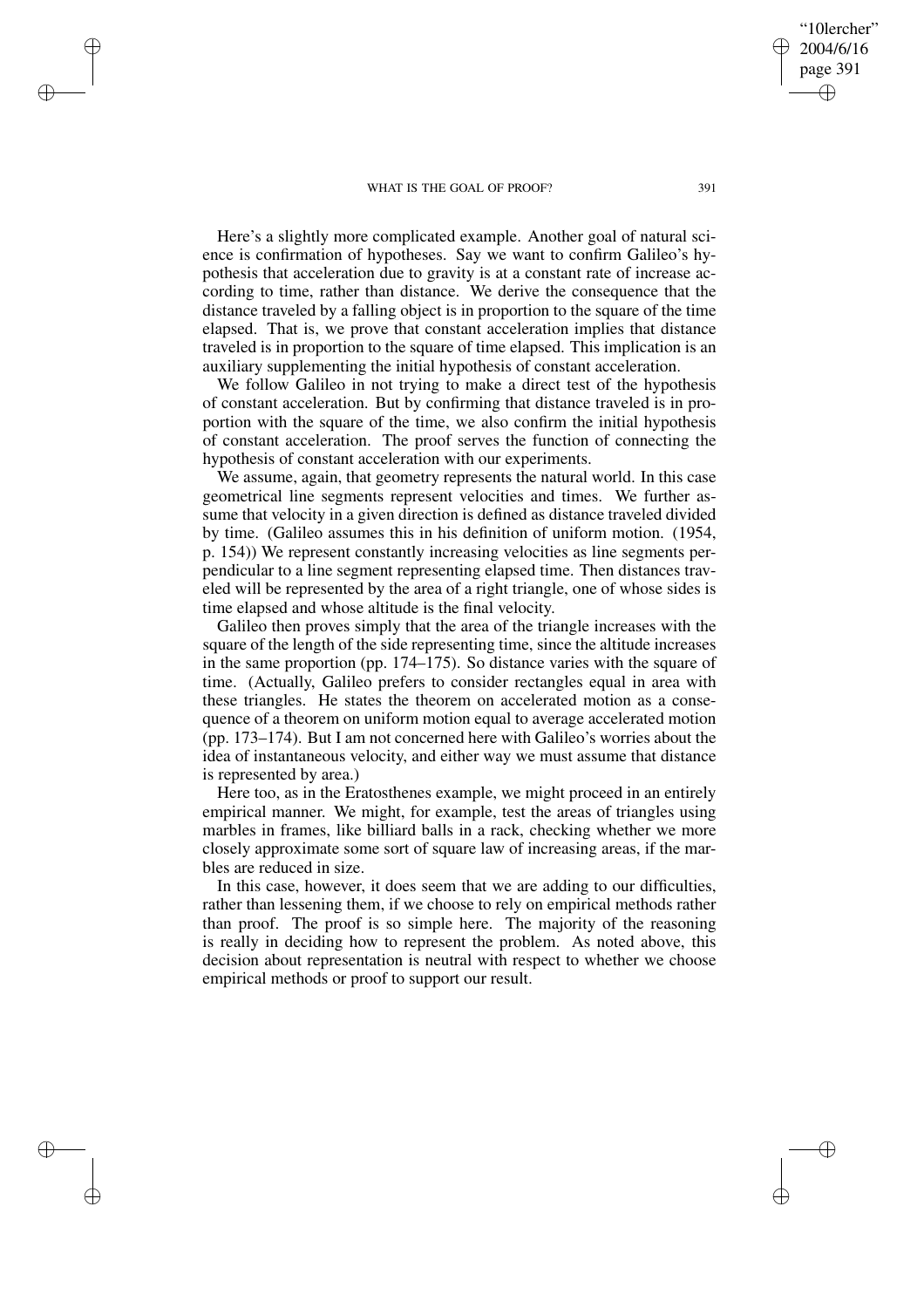392 AARON LERCHER

"10lercher" 2004/6/16 page 392

✐

✐

✐

✐

### 4. *A More Complicated and Less Familiar Example*

Here is a more complicated example. Yet another goal of natural science is the technological goal of finding out how to make something useful. Say we want to be able to refract light from a point source to a focus point in a single refraction. Knowing how to do this would help explain how the lens in an eye sends light from distinct points in the world to distinct points on the retina. To solve this problem, we need to find or construct a curve such that a lens with a surface in the shape of that curve would refract light in the required way. Descartes solves this problem in his *Geometry*.

In Descartes's work on geometrical optics (1954, 1965), there are a lot of steps that may seem unnecessary. Descartes insists that every curve he investigates, for its optical properties or otherwise, should be constructed in a way that is Descartes's own (1954, p. 43). Descartes describes various compasses, hinged rulers, and ways of using stretched strings to trace curves. He does not accept curves as "geometrical" unless they can be constructed by such methods. I shall not begin to explain Descartes's idea of construction or the reason for his requirement (See Bos 1981). But one result of Descartes's requirement is that for every curve he considers, it is possible to construct it in at least an ideal sense. It is not enough just to write down an equation for a curve. In at least an idealized way, each "geometrical" curve is shown to be a mechanically realizable empirical object.

Descartes also subjects his optical conclusions to experimental tests when it may seem unnecessary. Once he had possession of the sine law of refraction, Descartes is able to show by an easy geometrical proof that hyperbolic and elliptical lenses have important optical properties. But for three years, Descartes worked on lens-grinding machines in order to make empirical tests of what he could easily prove. (Gaukroger 1995, pp. 190–195; Descartes 1991, p. 36)

Descartes was not held back by the need for empirical confirmation, however. One of the most important parts of his *Geometry* concerns the application of his method for finding normals (or equivalently, tangents) at any point of any curve he considers acceptably "geometrical." With his method of normals, Descartes thus claims there is a tangent at every point of every suitably "geometrical" curve (1954, pp. 95–104). Descartes gives an ingenious argument for this claim, but it is easy to see that his argument requires the assumption that limit points exist, and this is explained only by giving a foundation for analysis. Nevertheless he uses the method to prove that a lens in the shape of certain 4th-degree curves, the "Cartesian ovals," refracts light from a point source to a focus point in a single refraction (1954, pp. 131–135).

We can now imagine an attempt to confirm these results empirically. Imagine that Descartes had somehow been able to build a machine to grind a lens

✐

✐

✐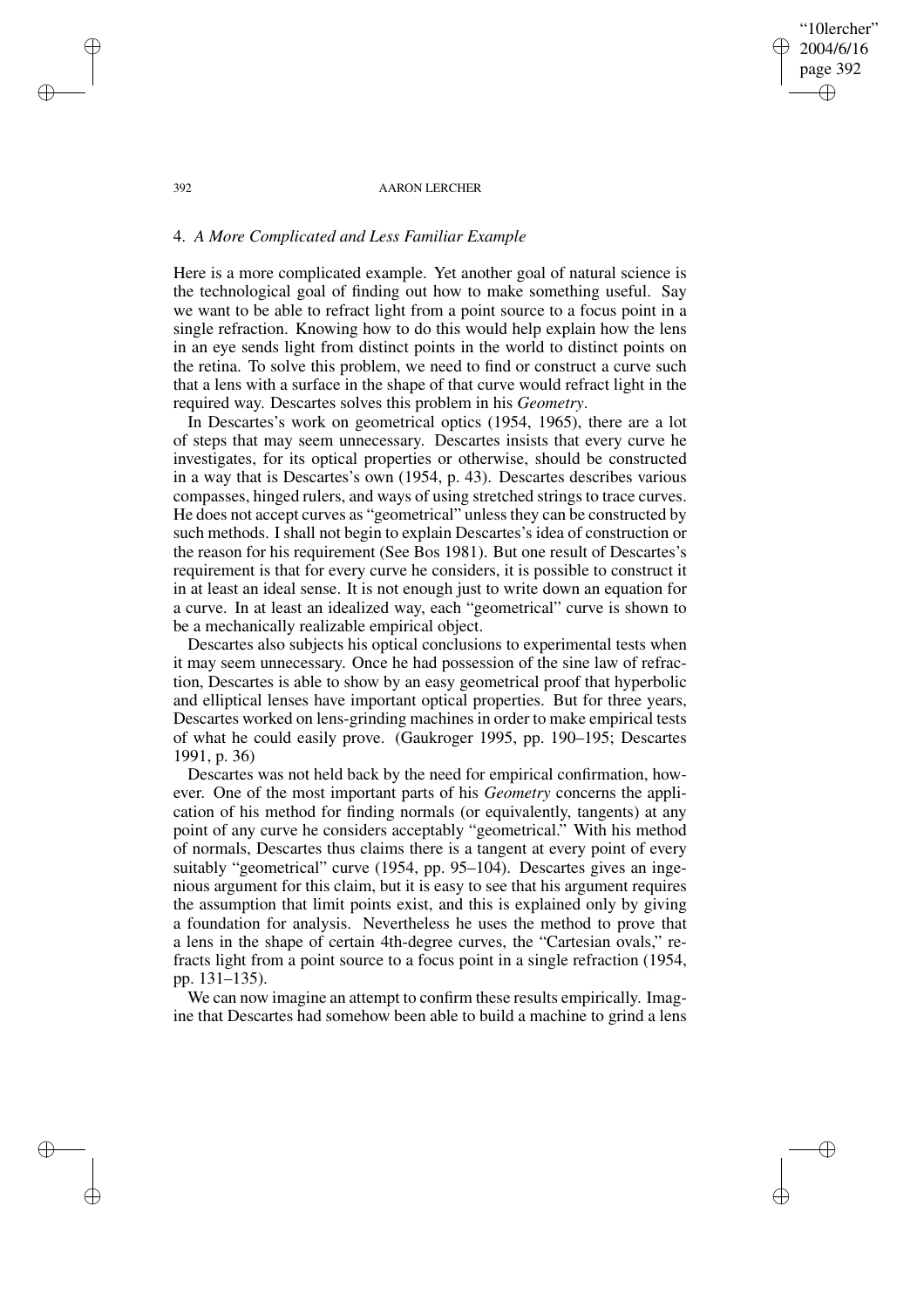#### WHAT IS THE GOAL OF PROOF? 393

in the shapes of his 4th-degree curves. He could construct the curve using mechanical methods (in this case using a stretched string and a pivoting ruler). So perhaps he could figure out how to grind glass in that shape. Then it would be possible to test Descartes's claim about the existence of tangents at every point of his 4th-degree curves. We look for light from a point source focusing at a point. But after spending three years confirming a simpler proof, Descartes did not try this.

Descartes tried very hard to get empirical confirmation of his mathematical reasoning about the world. But he did not want this so much that he made his scientific work depend on this, even in a case where in principle, empirical confirmation of his mathematical reasoning was possible. In this case, natural science would be impeded by a requirement to test Descartes's result empirically. Descartes uses non-empirical methods to solve this problem in natural science, when strictly empirical methods would have been too difficult for him.

Did Descartes learn from experience not to hold mathematical statements up to empirical tests? In this case, it was rational to rely on proof in order to achieve a goal in natural science, whether or not Descartes himself made the decision on this basis.

# 5. *What Is The Point of Proof?*

✐

✐

✐

✐

Naturalists hope to explain scientific methodological choices by means-ends reasoning because in so doing, we may be able to show that human knowledge seeking activities are similar to the kinds of activities other animals engage in, differing only in complexity. Naturalists thus hope to show that a scientific picture of the world is coherent, and does not require an appeal to any scientifically incomprehensible processes, such as that of an intuitive grasp of some knowledge, in order to make sense of science. So it makes sense to start with our ways of interacting with the natural world in order to clarify how we interact with the inferred world of mathematics.

Fallis asks why empirical methods are not acceptable in mathematics. For the sake of what goal are we required to discard these useful methods? Here I suggest that we might just as well ask why non-empirical methods are acceptable in natural science: Why do we pick out some statements as not requiring empirical tests? I have described several goals of natural science. The goal in the first example is to measure something in the natural world. In the second example the goal is to test a hypothesis. In the third example, the goal is to find or construct something that solves a problem. It is likely that there are many other goals of natural science.

I did not explain what the goal of proof is except to show that some proofs serve the goals of natural science. I appeal to a rough distinction between

"10lercher" 2004/6/16 page 393

✐

✐

✐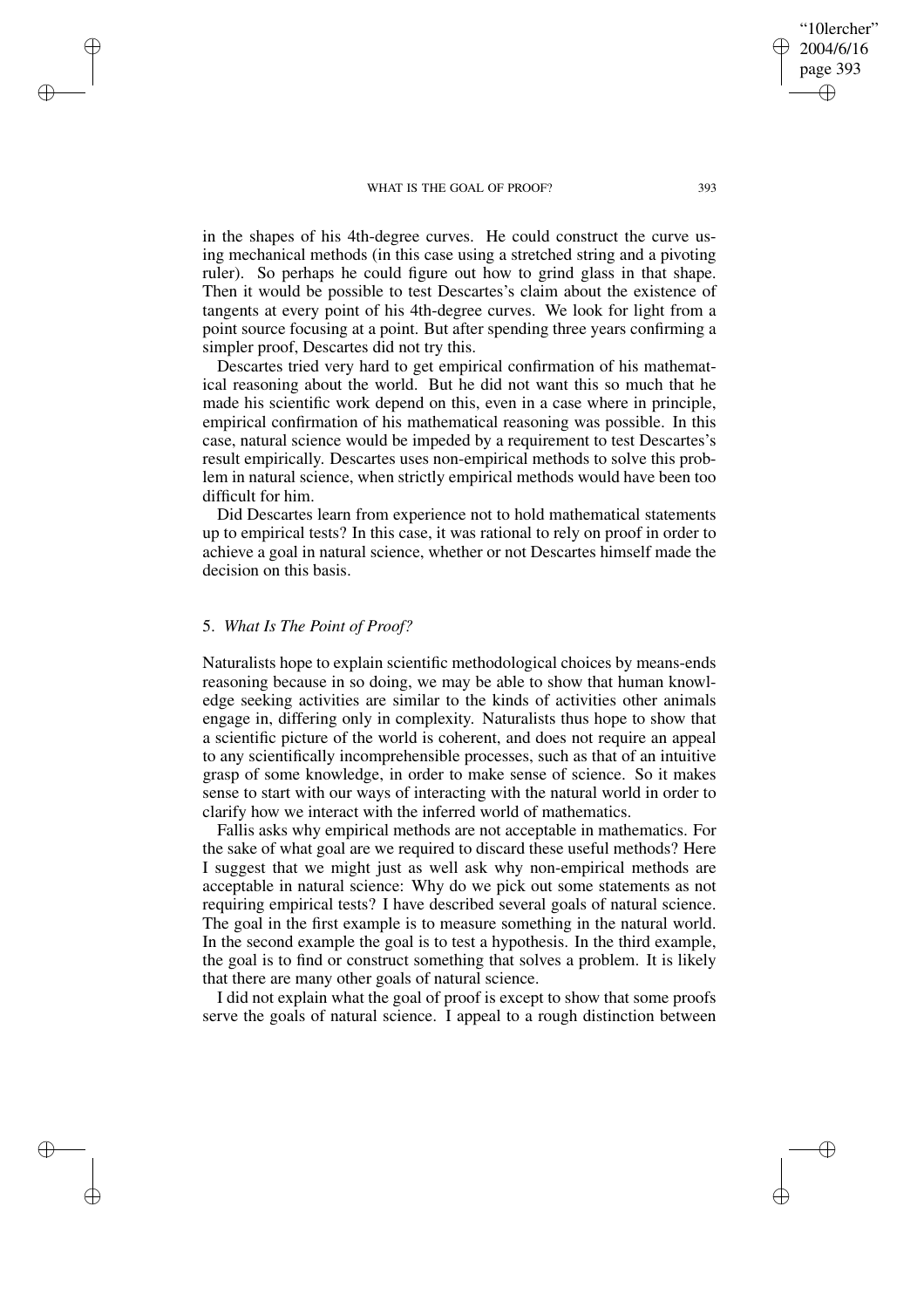"10lercher" 2004/6/16 page 394 ✐ ✐

✐

✐

#### 394 AARON LERCHER

the method of proof and empirical methods. I did not explain what natural science or mathematics are. I did not explain what proof or empirical methods are. I argue only that non-empirical methods, or proofs, can serve the goals of natural science, and that this answers Fallis's question of what are some of the goals of the method of proof.

Perhaps this is interesting only is we take seriously the naturalistic strategy of means-ends explanation of the methodological choices in science. Naturalistic philosophers of mathematics, however, differ over how to interpret the goals of mathematics. Maddy argues that naturalists should rely on mathematicians' understanding of mathematics as independent of its contribution to natural science. (Maddy draws a contrast between Quine's naturalism, which says that science does not need any justification beyond observation and hypothesis-testing, and her own view that "mathematics is not answerable to any extra-mathematical tribunal and not in need of any justification beyond proof and the axiomatic method." (1997, p. 184)) Certainly we do not want to throw away data that may be useful in our effort to understand the methodological choices of mathematicians and other scientists. But if Fallis's claim is correct, then naturalists cannot rely on a purely mathematical explanation of the fundamental choice of the method of proof.

In this paper, I have explained only that this difficulty does not occur for a naturalism that, like Quine's, is willing to look to the goals of natural science in order to explain mathematicians' methodological choices.

> Canisius College, Daemen College, Medaille College, and the State University of New York at Buffalo E-mail: alercher@hotmail.com

## **REFERENCES**

Henk Bos (1981), "On the Representation of Curves in Descartes' *Geometrie*," *Archive for History of the Exact Sciences* 24, pp. 295–338.

- René Descartes (1954), *The Geometry of René Descartes*, Translated by David Eugene Smith and Marcia L. Latham (New York: Dover Publications).
- René Descartes (1965), *Discourse on Method, Geometry, Optics, and Meteorology*, Translated by Paul J. Olscamp (New York: Bobbs-Merril Company).

René Descartes (1991), *Philosophical Writings of Descartes*, Volume 3: *The Correspondence* (Cambridge, Cambridge University Press).

Galileo Galilei (1954), *Dialogues Concerning Two New Sciences*, Translated by Henry Crew and Alfonso de Salvo (New York: Dover Publications).

✐

✐

✐